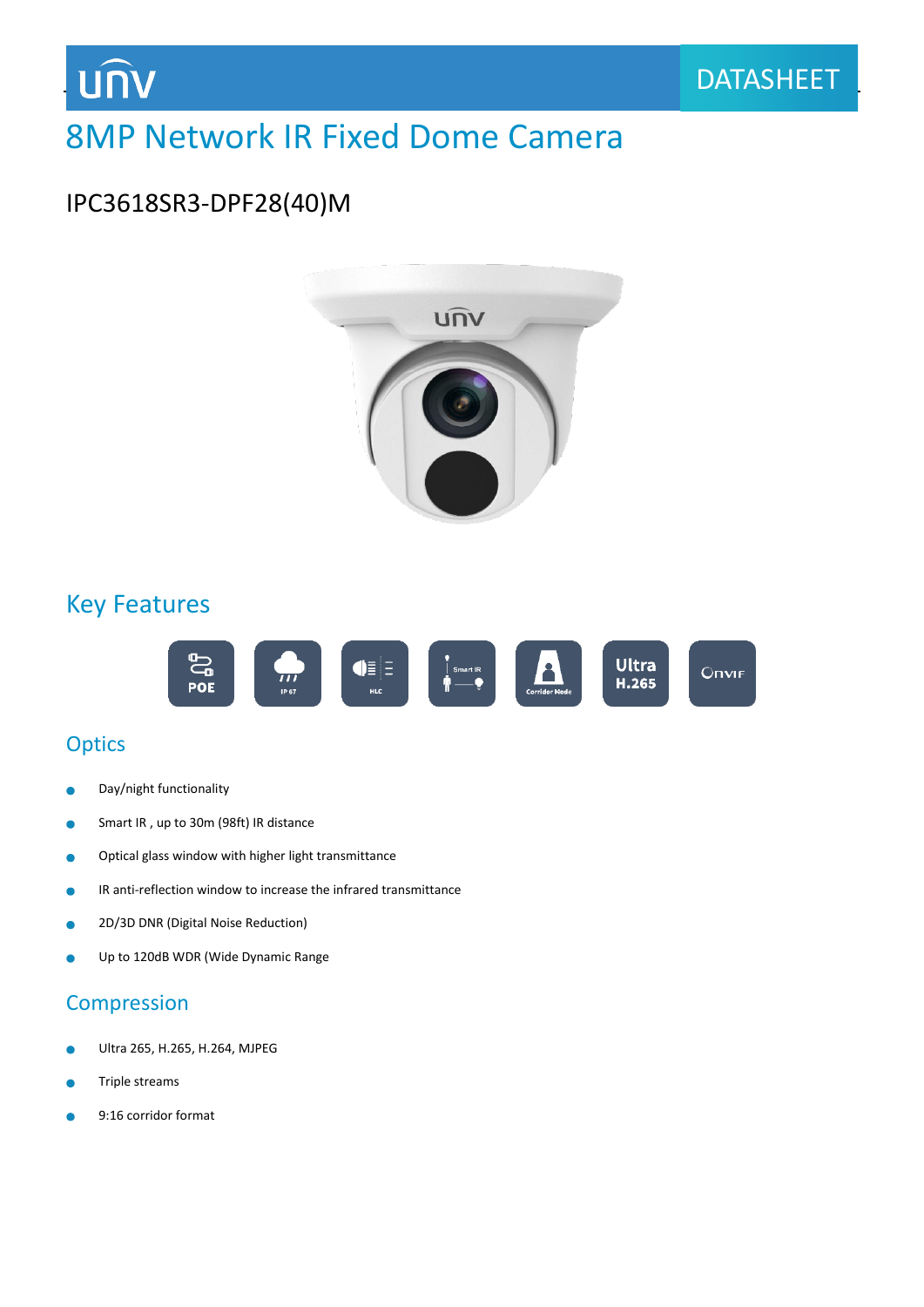## **UNV**

#### Network

ONVIF Conformance ٠

#### **Structure**

- Wide temperature range: -30°C ~ 60°C (-22°F ~ 140°F)  $\bullet$
- Wide voltage range of ±25%  $\bullet$
- IP67  $\bullet$
- 3-Axis  $\bullet$

## Specifications

|                      | IPC3618SR3-DPF28M                              |                |  | IPC3618SR3-DPF40M |                     |               |  |              |  |
|----------------------|------------------------------------------------|----------------|--|-------------------|---------------------|---------------|--|--------------|--|
| Camera               |                                                |                |  |                   |                     |               |  |              |  |
| Sensor               | 1/2.5", 8.0 megapixel, progressive scan, CMOS  |                |  |                   |                     |               |  |              |  |
| Lens                 | 2.8mm@F2.0                                     |                |  | 4.0mm@F2.0        |                     |               |  |              |  |
| Angle of view (H)    | $118.1^\circ$                                  |                |  |                   | $91.6^\circ$        |               |  |              |  |
| Angle of view (V)    | $64.0^\circ$                                   |                |  |                   | 47.2°               |               |  |              |  |
| Angle of view (O)    | $153.5^\circ$                                  |                |  |                   | $112.7^{\circ}$     |               |  |              |  |
| <b>DORI Distance</b> | Lens (mm)                                      | Detect (m)     |  | Observe (m)       |                     | Recognize (m) |  | Identify (m) |  |
|                      | 2.8                                            | 50.4           |  | 20.2              |                     | 10.1          |  | 5.0          |  |
|                      | 4.0                                            | 72             |  | 28.8              |                     | 14.4          |  | 7.2          |  |
| Adjustment Range     | Pan: 0° ~ 360°                                 | Tilt: 0° ~ 90° |  |                   | Rotation: 0° ~ 360° |               |  |              |  |
| Shutter              | Auto/Manual, $1 \approx 1/100000$ s            |                |  |                   |                     |               |  |              |  |
| Minimum Illumination | Colour: 0.05Lux (F2.0, AGC ON)<br>OLux with IR |                |  |                   |                     |               |  |              |  |
| Day/Night            | IR-cut filter with auto switch (ICR)           |                |  |                   |                     |               |  |              |  |
| S/N                  | >52dB                                          |                |  |                   |                     |               |  |              |  |
| IR Range             | Up to 30m (98ft) IR range                      |                |  |                   |                     |               |  |              |  |
| wavelength           | 850nm                                          |                |  |                   |                     |               |  |              |  |
| IR On/Off Control    | Auto/Manual                                    |                |  |                   |                     |               |  |              |  |
| Defog                | Digital Defog                                  |                |  |                   |                     |               |  |              |  |
| <b>WDR</b>           | 120dB                                          |                |  |                   |                     |               |  |              |  |
| Video                |                                                |                |  |                   |                     |               |  |              |  |
| Video Compression    | Ultra 265, H.265, H.264, MJPEG                 |                |  |                   |                     |               |  |              |  |
| H.264 code profile   | Baseline profile, Main Profile, High Profile   |                |  |                   |                     |               |  |              |  |
|                      | Main Stream: 8MP (3840*2160), Max 20fps;       |                |  |                   |                     |               |  |              |  |
| Frame Rate           | Sub Stream: 1080P (1920*1080), Max 30fps;      |                |  |                   |                     |               |  |              |  |
|                      | Third Stream: D1 (720*576), Max 30fps          |                |  |                   |                     |               |  |              |  |
| Video Bit Rate       | 128 Kbps~16 Mbps                               |                |  |                   |                     |               |  |              |  |
| 9:16 Corridor Mode   | Supported                                      |                |  |                   |                     |               |  |              |  |
| OSD                  | Up to 8 OSDs                                   |                |  |                   |                     |               |  |              |  |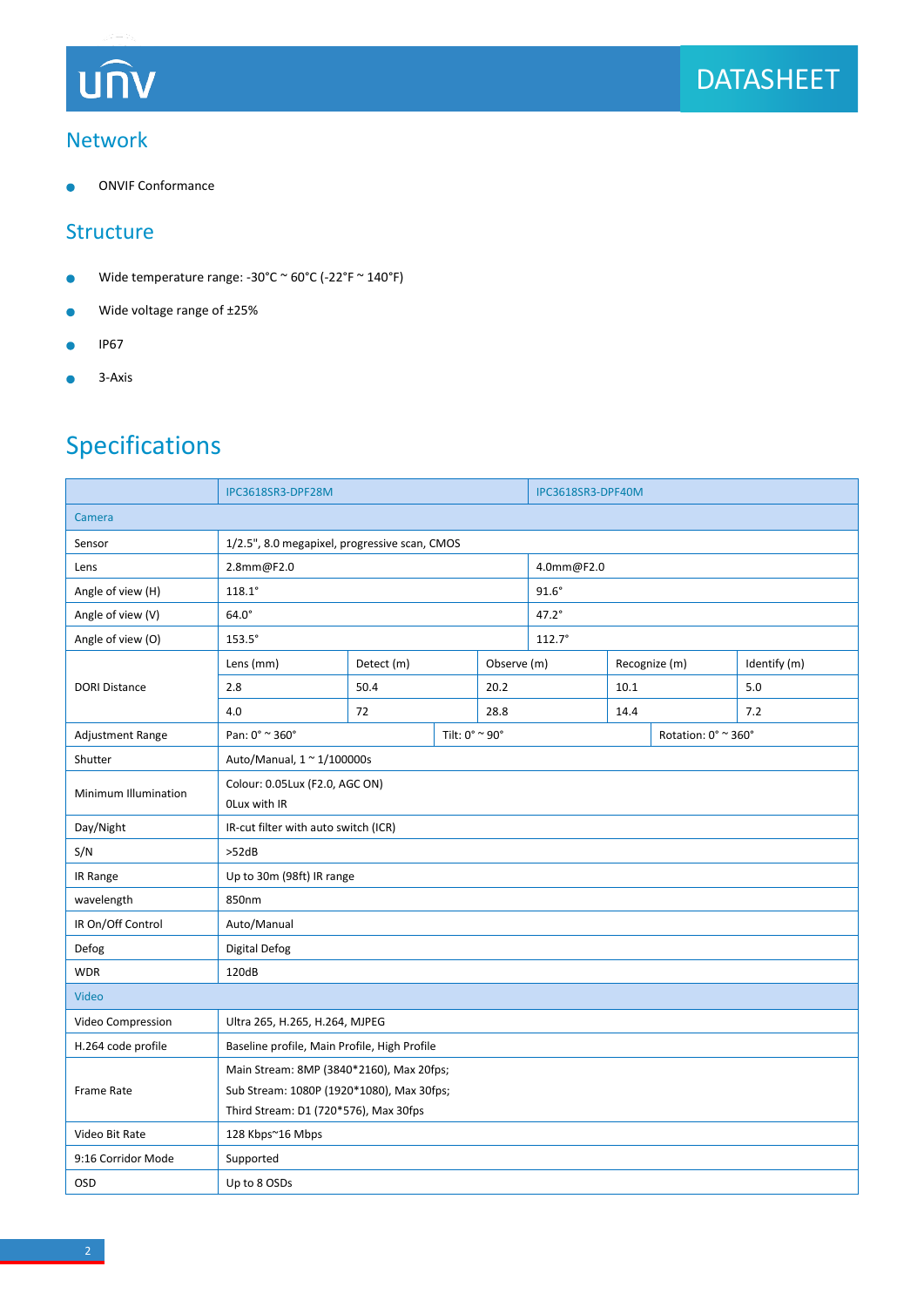# UN

### DATASHEET DATASHEET

| Privacy Mask                      | Up to 8 areas                                                                                                  |  |  |  |  |
|-----------------------------------|----------------------------------------------------------------------------------------------------------------|--|--|--|--|
| ROI                               | Up to 8 areas                                                                                                  |  |  |  |  |
| <b>Motion Detection</b>           | Up to 4 areas                                                                                                  |  |  |  |  |
| Image                             |                                                                                                                |  |  |  |  |
| White Balance                     | Auto/Outdoor/Fine Tune/Sodium Lamp/Locked/Auto2                                                                |  |  |  |  |
| Digital noise reduction           | 2D/3D DNR                                                                                                      |  |  |  |  |
| Smart IR                          | Support                                                                                                        |  |  |  |  |
| Flip                              | Normal/Vertical/Horizontal/180°/90°Clockwise/90°Anti-clockwise                                                 |  |  |  |  |
| Dewarping                         | Support                                                                                                        |  |  |  |  |
| <b>HLC</b>                        | Support                                                                                                        |  |  |  |  |
| $\mathsf{BLC}$                    | Support                                                                                                        |  |  |  |  |
| <b>Network</b>                    |                                                                                                                |  |  |  |  |
| Protocols                         | IPv4, IGMP, ICMP, ARP, TCP, UDP, DHCP, RTP, RTSP, RTCP, DNS, DDNS, NTP, FTP, UPnP, HTTP, HTTPS, SMTP, SSL, QoS |  |  |  |  |
| Compatible Integration            | ONVIF (Profile S, Profile T), API                                                                              |  |  |  |  |
|                                   | EZStation                                                                                                      |  |  |  |  |
| Client                            | <b>EZView</b>                                                                                                  |  |  |  |  |
|                                   | <b>EZLive</b>                                                                                                  |  |  |  |  |
|                                   | Plug-in required live view: IE9+, Chrome 41 and below, Firefox 52 and below                                    |  |  |  |  |
| Web Browser                       | Plug-in free live view: Chorme 57.0+, Firefox 58.0+, Edge 16+, Safari 11+                                      |  |  |  |  |
| Interface                         |                                                                                                                |  |  |  |  |
| Network                           | 10M/100M Base-TX Ethernet                                                                                      |  |  |  |  |
| <b>Certifications</b>             |                                                                                                                |  |  |  |  |
| Certifications                    | CE: EN 60950-1                                                                                                 |  |  |  |  |
|                                   | UL: UL60950-1                                                                                                  |  |  |  |  |
|                                   | FCC: FCC Part 15                                                                                               |  |  |  |  |
| General                           |                                                                                                                |  |  |  |  |
|                                   | DC 12V±25%, PoE (IEEE 802.3af)                                                                                 |  |  |  |  |
| Power                             | Power consumption: Max 5.5W                                                                                    |  |  |  |  |
| Dimensions $(\emptyset \times H)$ | Φ126 x 94mm (Ø5.0" x 3.7")                                                                                     |  |  |  |  |
| Net Weight                        | 0.45kg (0.99lb)                                                                                                |  |  |  |  |
| Material                          | Metal + Plastic                                                                                                |  |  |  |  |
| <b>Working Environment</b>        | -30°C ~ 60°C (-22°F ~ 140°F), Humidity: ≤95% RH (non-condensing)                                               |  |  |  |  |
| <b>Strorage Environment</b>       | -30°C ~ 60°C (-22°F ~ 140°F), Humidity: ≤95% RH (non-condensing)                                               |  |  |  |  |
| surge protection                  | 2KV                                                                                                            |  |  |  |  |
| Ingress Protection                | <b>IP67</b>                                                                                                    |  |  |  |  |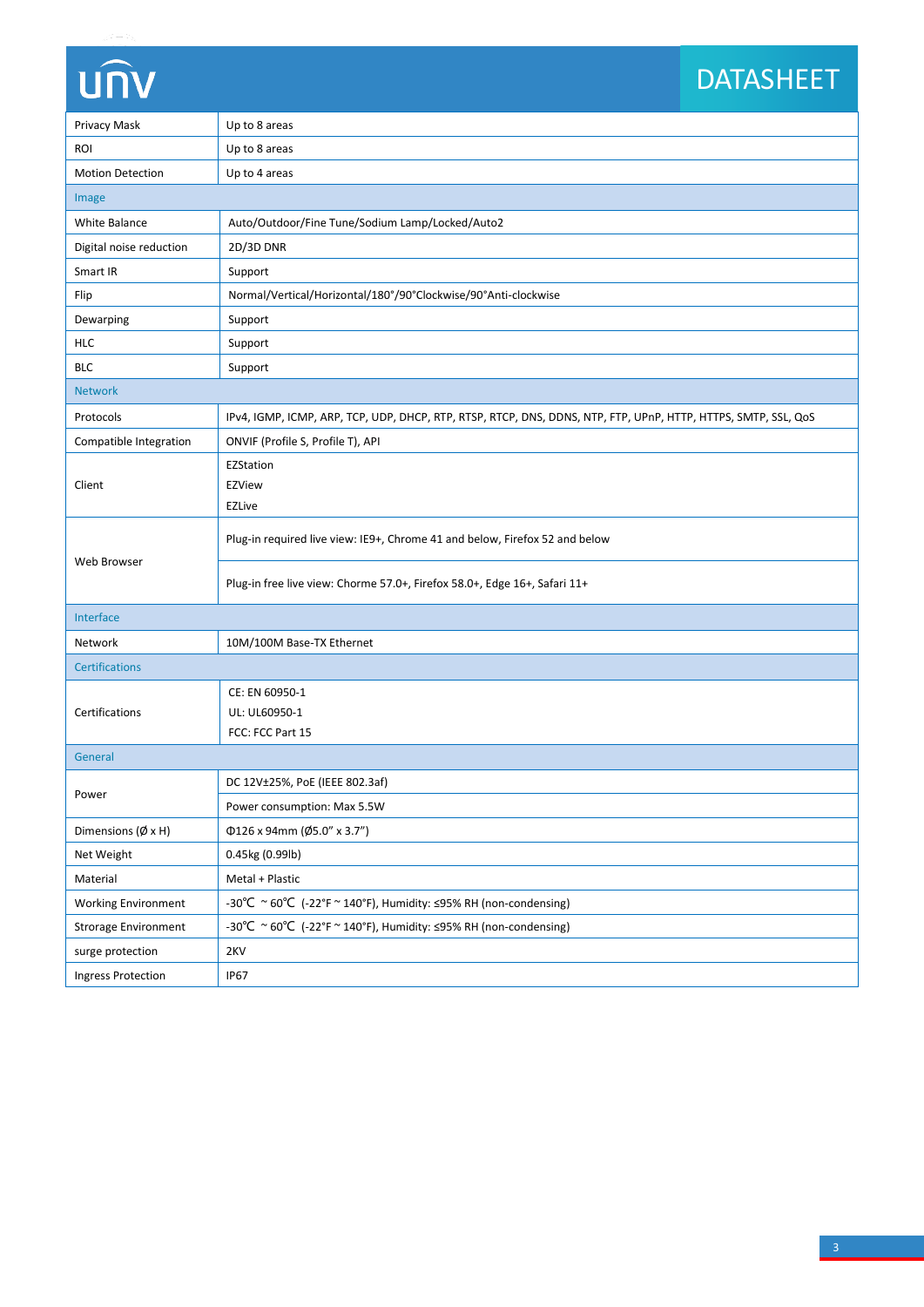**UNV** 

## Dimensions



## Accessories



| Junction box           | Pole mount                                   |
|------------------------|----------------------------------------------|
| TR-JB03-H-IN+TR-A01-IN | TR-JB07/WM03-F-IN (TR-WM03-B-IN)+ TR-UP06-IN |